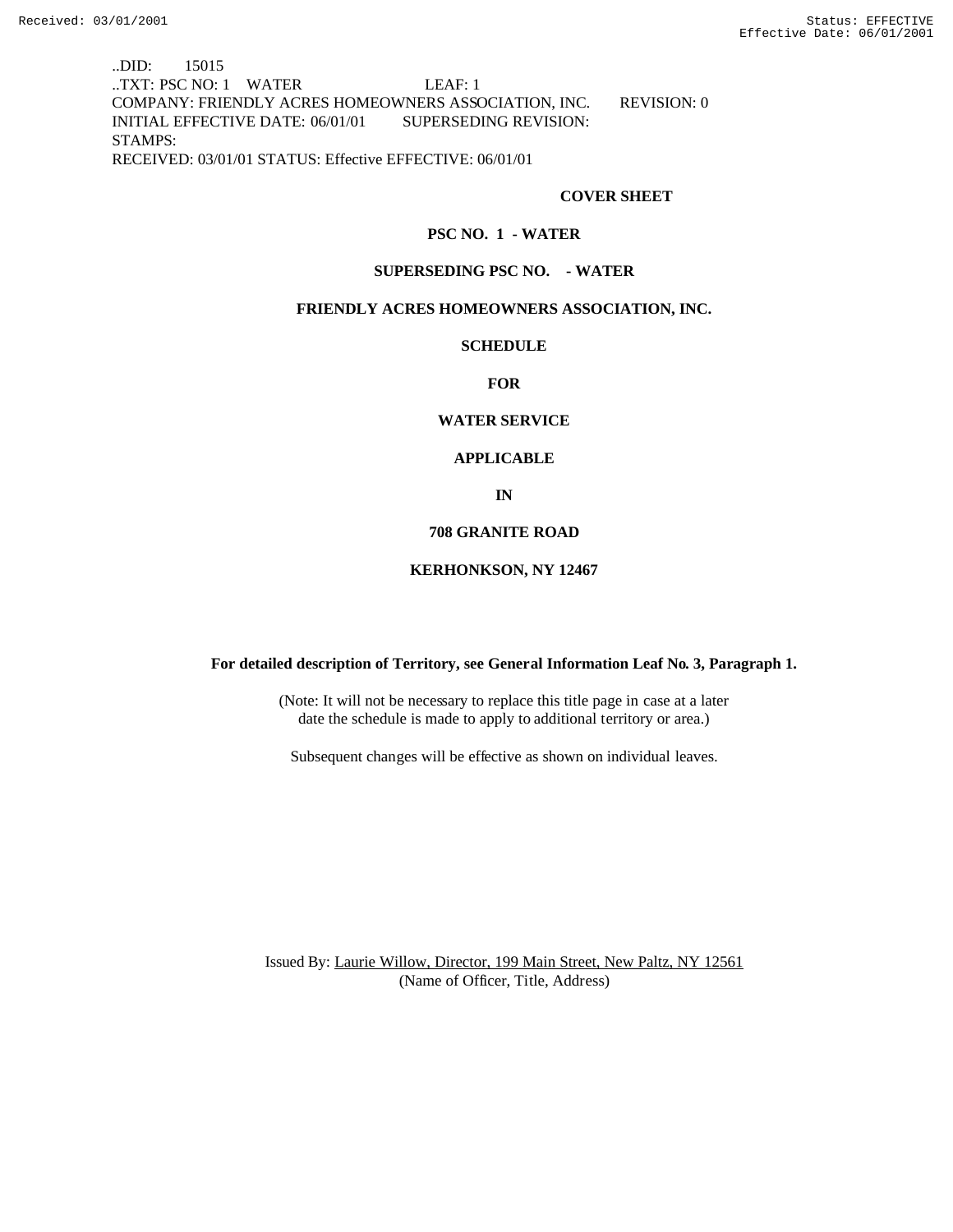..DID: 15023 ..TXT: PSC NO: 1 WATER LEAF: 2 COMPANY: FRIENDLY ACRES HOMEOWNERS ASSOCIATION, INC. REVISION: 0 INITIAL EFFECTIVE DATE: 06/01/01 SUPERSEDING REVISION: STAMPS: RECEIVED: 03/01/01 STATUS: Effective EFFECTIVE: 06/01/01

## **TABLE OF CONTENTS**

#### **GENERAL INFORMATION LEAF NO.**

| 1. | Territory                                                      | 3         |
|----|----------------------------------------------------------------|-----------|
| 2. | <b>Application for Water Service</b>                           | 3         |
| 3. | Deposits - Security                                            | 3         |
| 4. | Deposits - Interest                                            | 4         |
| 5. | Deposits - Return                                              | 4         |
| 6. | Deposits - Other                                               | 4         |
| 7. | <b>General Rules</b>                                           | $5 - 6$   |
| 8. | Metered Service                                                | $6 - 7$   |
| 9. | <b>Unmetered Service</b>                                       | 7         |
|    | 10. Extension of Mains                                         | 7         |
|    | 11. Discontinuance of Service - Non-payment                    | $7 - 8$   |
|    | 12. Discontinuance of Service - Other                          | $8 - 9$   |
|    | 13. Discontinuance of Residential Service - Special Procedures | 9         |
|    | 14. Deferred Payment Agreements                                | 9         |
|    | 15. Complaint Handling Procedures                              | 10        |
|    | 16. Restoration of Service                                     | $10 - 11$ |
|    | 17. Interest on Customer Overpayments                          | 11        |
|    | 18. Regulation                                                 | 11        |
|    |                                                                |           |

# **RATES**

Service Classification No. 1 12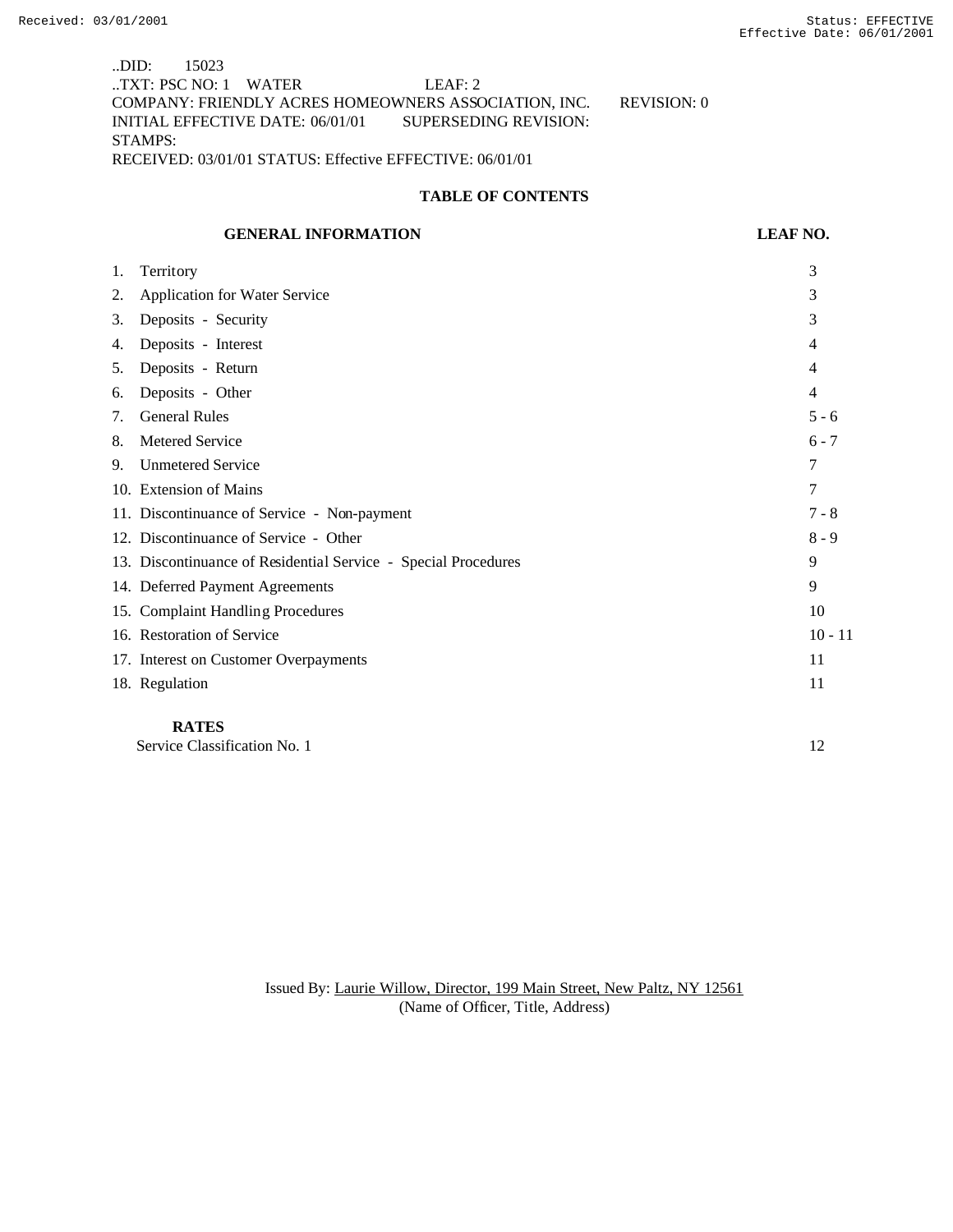..DID: 15024 ..TXT: PSC NO: 1 WATER LEAF: 3 COMPANY: FRIENDLY ACRES HOMEOWNERS ASSOCIATION, INC. REVISION: 0 INITIAL EFFECTIVE DATE: 06/01/01 SUPERSEDING REVISION: STAMPS: RECEIVED: 03/01/01 STATUS: Effective EFFECTIVE: 06/01/01

## **GENERAL INFORMATION**

1. Territory (County, Town, Development, Streets, etc.)

8 Acres on Granite Road and Polyanna Place in Kerhonkson, NY

2. Application for Water Service

A.Written application for service may be required.

- B. A separate application may be required for each premises.
- C. Premises may be subject to inspection by the company.
- D. Applications need not be accepted from customers with charges due on any water accounts with the company. The company must accept an application if the customer enters into a deferred payment agreement.
- E. Service pipe installations are subject to company approval.
- 3. Deposits Security
	- A. As a condition of receiving service, the company may require a deposit from customers that are delinquent (having a bill remaining unpaid 23 days from the date mailed), seasonal, short term or temporary or who have had service terminated for non-payment during the preceding 6 months. In addition, a deposit may also be required from a non-residential customer whose credit has not been established with the company. A delinquent customer shall be provided with a written notice 20 days before the deposit is assessed which states that failure to make timely payments will permit the company to require a deposit from such customer.
	- B. Deposits from applicants and customers may not exceed two times the estimated average monthly bill for a calendar year, except in the case of customers whose usage varies widely where deposits may not exceed twice the average monthly bill for the peak season.
	- The company shall perform an annual review of the billing history of every customer who has a deposit with the company to assure that a deposit is still required under (3A) above and that the amount of the deposit conforms with (3B) above. The company reserves the right to review the deposit at any time. If a review shows that the deposit held falls short of the amount the company may require by 25 percent or more, the company may require the payment of an additional amount. If a review shows that the deposit held exceeds the amount required by 25 percent or more, the company shall refund the excess to the customer. The customer may request a downward revision of the deposit.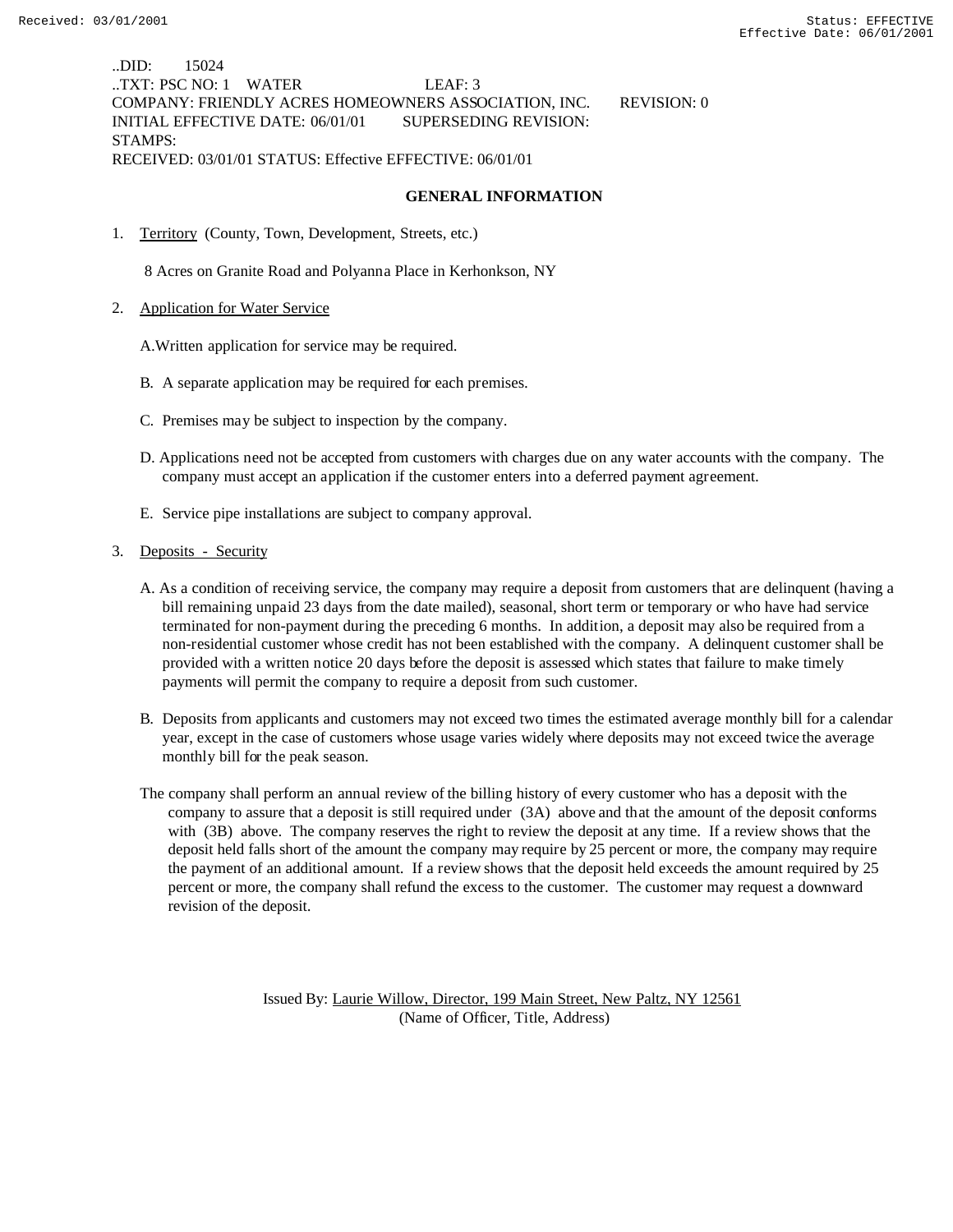## ..DID: 15025 ..TXT: PSC NO: 1 WATER LEAF: 4 COMPANY: FRIENDLY ACRES HOMEOWNERS ASSOCIATION, INC. REVISION: 0 INITIAL EFFECTIVE DATE: 06/01/01 SUPERSEDING REVISION: STAMPS: RECEIVED: 03/01/01 STATUS: Effective EFFECTIVE: 06/01/01

# **GENERAL INFORMATION**

#### 4. Deposits - Interest

Every deposit shall earn simple interest at the rate per annum prescribed by the Public Service Commission. The interest must be paid to customers when the deposit is returned. If the deposit has been held for 12 consecutive months or more, the interest must be credited to the customer no later than the first bill rendered after the next succeeding first day of October and at the end of each succeeding 12 month period.

#### 5. Deposits - Return

- A. The company shall return to a customer a deposit or portion of a deposit and all interest thereon no more than 30 days after:
	- (1) the day the account is closed and all bills are paid; or
	- (2) the date of the first bill for service rendered after a 12 month period during which time the customer was not delinquent, provided there is no other basis for the company to request a deposit; or
	- (3) a review of the deposit shows that a reduction of the deposit is warranted.
- B. A deposit or portion of a deposit plus interest thereon that is subject to return may be credited to the customer's account in the amount of any outstanding charges. If any balance remains, a refund check shall be issued.

## 6. Deposits - Other

- A. In the event that the applicant desires service for a trailer or other non-permanent structure, he shall deposit with the company all costs of the connection of such service. Said deposit shall bear simple interest as required above and shall be refunded at the end of 10 years, or sooner in the event that a permanent structure for such service connection is completed.
- The company may also require deposits from customers to guarantee future payments as set forth in lawn sprinkler, main extension, or other forms of contracts which are in a form approved by the Public Service Commission. The interest rates for these deposits will be the same as the interest rates for security deposits and such interest will be credited to the customer as prescribed by Commission rules.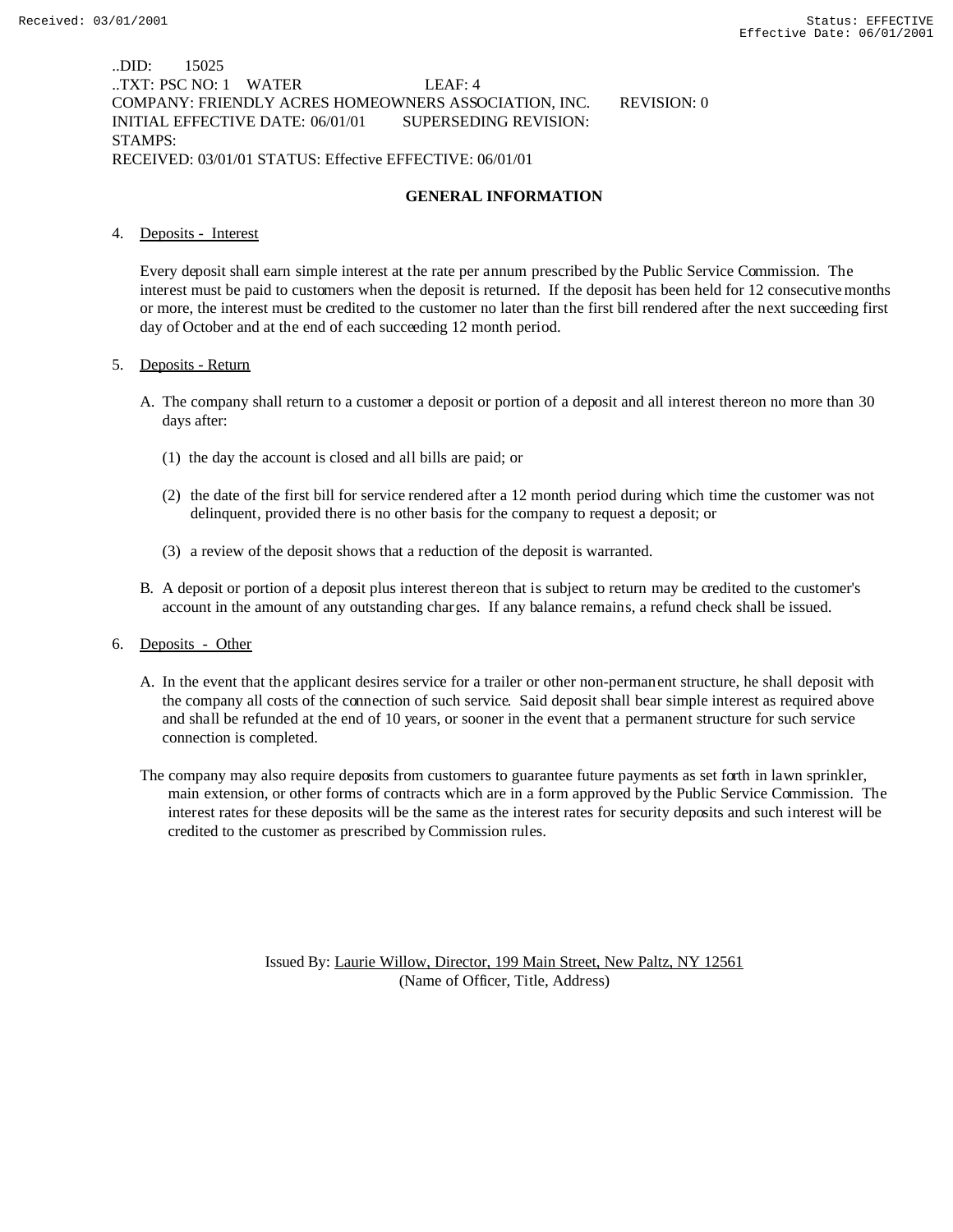## ..DID: 15026 ..TXT: PSC NO: 1 WATER LEAF: 5 COMPANY: FRIENDLY ACRES HOMEOWNERS ASSOCIATION, INC. REVISION: 0 INITIAL EFFECTIVE DATE: 06/01/01 SUPERSEDING REVISION: STAMPS: RECEIVED: 03/01/01 STATUS: Effective EFFECTIVE: 06/01/01

# **GENERAL INFORMATION**

## 7. General Rules

- A. Customers must provide 10 days' written notice prior to the date on which termination of service is requested or prior to a change of occupancy, until which date the customer will be responsible for payment of service.
- B. Fire hydrants shall not be used without the written permission of the company or unless in conformance with filed fire protection tariff provisions.
- C. The company will not be liable for damage resulting from the presence of its facilities, supply, or use of water service, except damage resulting from gross negligence of the company.
- D. The company may shut off water in its mains to make repairs and extensions. Where possible, proper advance notice will be made to customers affected.
- E. The use of water for sprinkling, swimming pools, or other less essential uses may be restricted or prohibited where such use may unreasonably reduce the adequacy of service for other domestic purposes.
- F. There must be a separate service for each premises.
- G. Installation of service pipes and mains will not normally be made when the ground is frozen.
- H. The customer is responsible for service pipes and plumbing within the property line. Any plumbing work done on the customer's service pipe is subject to approval by the company. No underground work shall be covered up until it has been inspected and approved by the company.
- I. All leaks on customer premises or the customer portion of the service pipe must be repaired as soon as possible.
- J. All mains, services (up to the property line) and other water system facilities will be maintained and replaced by the company.
- The company will supply water in the distribution system at pressures between 20 and 100 pounds per square inch (psi) and will strive, where practicable, to maintain a normal working pressure of 60 psi with a minimum of 35 psi. If the company makes changes to its system which cause the pressure to increase to over 100 psi to existing customers, the company will be responsible for the first installation of the necessary equipment in the customer's premises. From that point on the equipment will be considered part of the customer's internal plumbing and the customer will be responsible for its maintenance or replacement. If a water pressure reducing valve, in the customer's or applicant's opinion, is necessary or desired to safeguard the plumbing, it is the customer's or applicant's responsibility to purchase, install and maintain this equipment. Where a pressure reducing valve is used it is also advisable to install a suitable pressure relief valve. All installations will comply with the local building codes and standards and are considered a part of the customer's internal plumbing.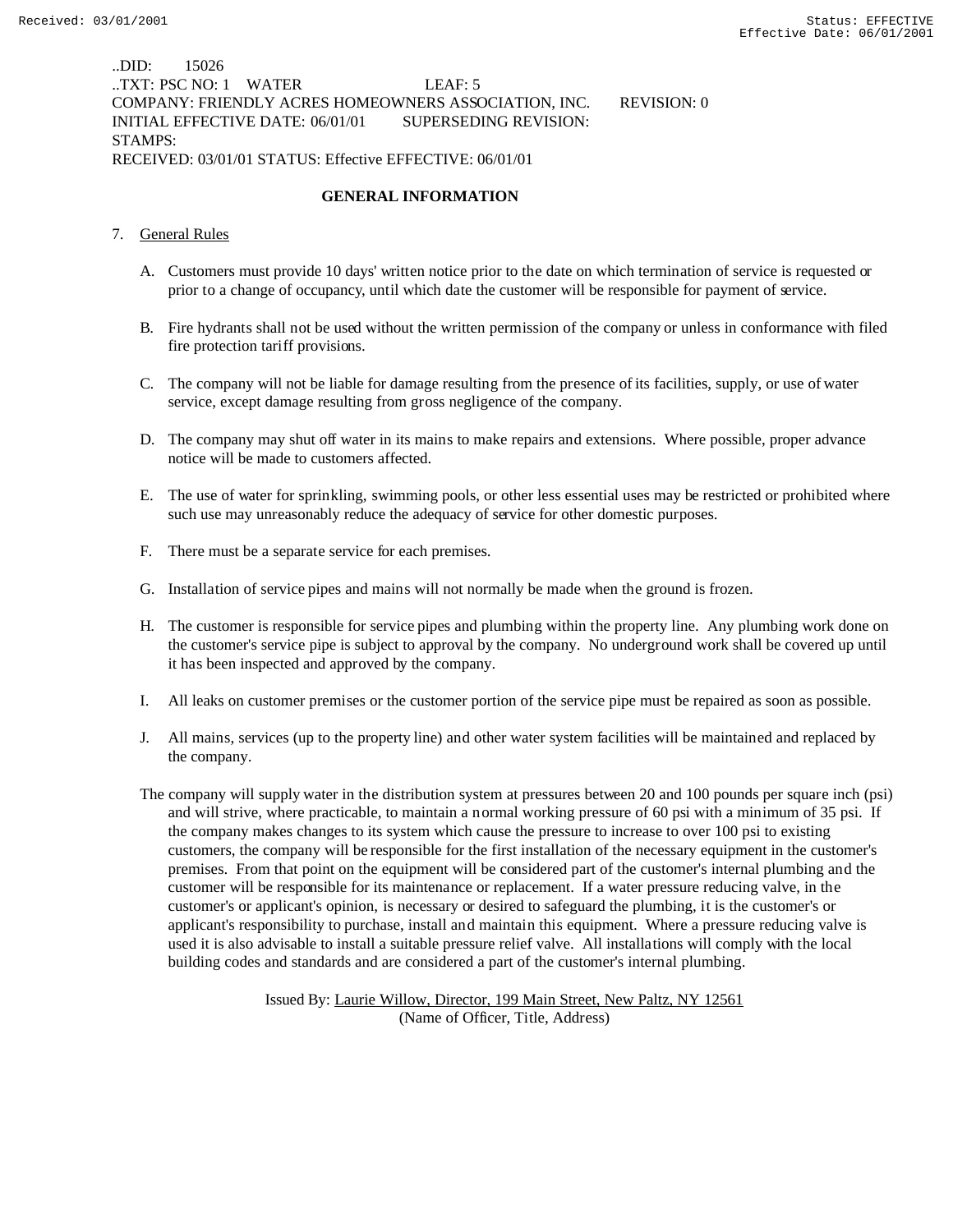## ..DID: 15027 ..TXT: PSC NO: 1 WATER LEAF: 6 COMPANY: FRIENDLY ACRES HOMEOWNERS ASSOCIATION, INC. REVISION: 0 INITIAL EFFECTIVE DATE: 06/01/01 SUPERSEDING REVISION: STAMPS: RECEIVED: 03/01/01 STATUS: Effective EFFECTIVE: 06/01/01

# **GENERAL INFORMATION**

- L. Where an applicant is seeking service at an elevation or gradient which could not otherwise be adequately serviced by existing plant, the company will require that the applicant bear the additional cost of providing such extraordinary service, or in the alternative, require the applicant to purchase, install and maintain the necessary special equipment, such as a hydro-pneumatic system, needed to serve the premises. The installation of a hydropneumatic system as part of the customer's internal plumbing may be subject to approval of the Health Department and should comply with local building codes and standards.
- M. Cross connections to water sources other than the company's or with other facilities are strictly prohibited. Customers must, at their expense, install and maintain such backflow prevention devices as may be required by the company in accordance with good water works practice or applicable laws or regulations.
- N. Customers must permit company representatives to enter their premises on reasonable request for purposes relating to the operation and maintenance of the company's system, including inspection of the customer's and the company's facilities, installation, reading, testing, replacement and removal of meters, and terminating and restoring service.
- O. No person shall maliciously, willfully or negligently break, damage, destroy, uncover, deface, block access to or tamper with any pipe, valve, meter, structure, appurtenance or equipment which is a part of the water works system.
- 8. Metered Service (if applicable and provided for in Service Class No. or Nos. )
	- A. A meter of a type approved by the Commission is required for each premises.
	- B. The company will furnish, install, and maintain the meter. Unless the meter register is set at zero, the company shall attach a tag with the date and meter dial reading at the time of installation.
	- C. The customer will provide a location for the meter acceptable to the company and will be responsible for the cost of repairing damage resulting from human interference, frost, backflow of hot water, or other such causes.
	- Where the company agrees it is necessary to set a meter outside the building, it shall be installed at the expense of the customer in a pit acceptable to the company which is both water-tight and frostproof. The cover of the pit shall be fastened with a convenient locking device. Where the distance from the property line to the front wall of the building is greater than 75 feet, the company may require that the meter be set in a pit at or near the property line. If the pit is to be installed on property not owned or controlled by the customer, written consent of the owner of the property shall be obtained prior to the installation.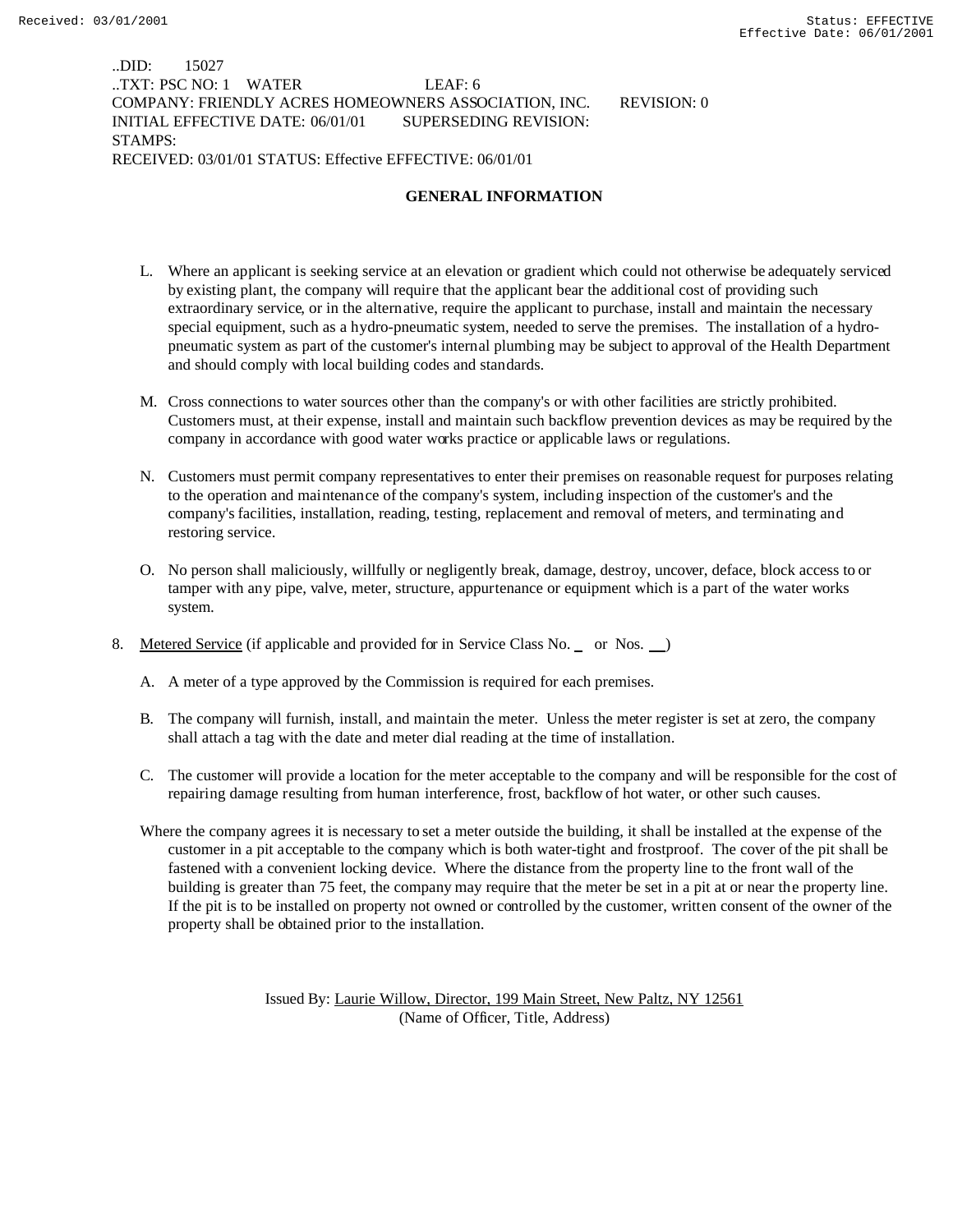## ..DID: 15016 ..TXT: PSC NO: 1 WATER LEAF: 7 COMPANY: FRIENDLY ACRES HOMEOWNERS ASSOCIATION, INC. REVISION: 0 INITIAL EFFECTIVE DATE: 06/01/01 SUPERSEDING REVISION: STAMPS: RECEIVED: 03/01/01 STATUS: Effective EFFECTIVE: 06/01/01

## **GENERAL INFORMATION**

- E. The company reserves the right to remove, test, and replace the meter.
- F. The company shall afford the customer an opportunity to verify the final reading of any water meter removed from the premises and obtain the customer's signature on a meter removal card which shows the date removed and the reading.
- G. Meters will be tested in conformance with rules of the Public Service Commission. In the case of a disputed account involving the accuracy of the meter, the company will have the meter tested upon the request of the customer. Should the customer request to have a second meter test within 1 year, the customer will be responsible for the actual cost incurred to have the meter tested including the cost to remove the meter, payable in advance to the company. This fee will be refunded if the meter's final weighted average is found to register in excess of 100 percent. Adjustments in bills for over-registration of the meter will be made in accordance with the current rules of the Public Service Commission.
- H. Bills will show meter readings and the dates read.
- I. Bills will be reasonably estimated where a meter has been inaccessible and will be so indicated on the bill.
- J. Where a meter has ceased to register or its percentage of accuracy cannot be determined, an estimated bill for the current period may be rendered. For all other periods the bill shall be the minimum applicable charge.
- 9. Unmetered Service (if applicable and provided for in Service Class No. 1 or Nos. )

All applicable provisions of this tariff shall apply.

## 10. Extension of Mains

Mains will be extended in conformance with Commission Rules and Regulations found in 16 NYCRR, Part 501.

#### 11. Discontinuance of Service - Non-Payment

 Service may be discontinued under the following provisions: for non-payment of any amount due for water supplied, for failure to make any payment due under a deferred payment agreement or for meter repairs (see Section 8C), for failure to post a required deposit or for failure to pay any fee or charge accruing under the contract or tariff.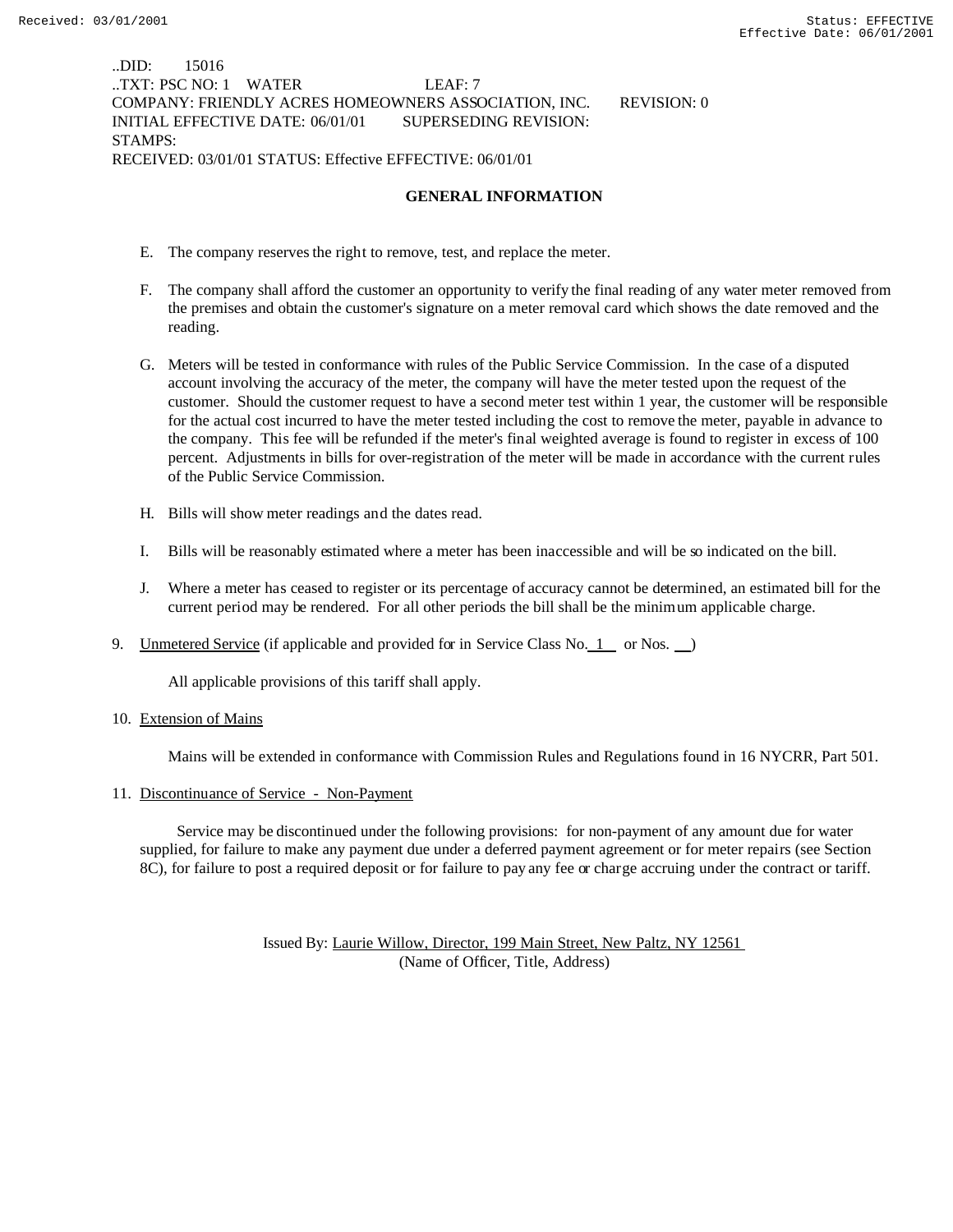## ..DID: 15018 ..TXT: PSC NO: 1 WATER LEAF: 8 COMPANY: FRIENDLY ACRES HOMEOWNERS ASSOCIATION, INC. REVISION: 0 INITIAL EFFECTIVE DATE: 06/01/01 SUPERSEDING REVISION: STAMPS: RECEIVED: 03/01/01 STATUS: Effective EFFECTIVE: 06/01/01

# **GENERAL INFORMATION**

- A. A bill not paid within 23 days of mailing is considered delinquent, and the company may discontinue service after complying with 16 NYCRR, Part 533 which requires: (1) 15 days written notice if served personally, or (2) 15 days after a registered letter containing such notice has been signed or refused, or (3) 18 days after mailing written notice in a post-paid wrapper. Service will not be re-established until payment of all proper arrears, charges and deposits is made or a deferred payment agreement is entered into. Receipt of a subsequently dishonored negotiable instrument in response to a notice of discontinuance shall not constitute payment of the customer's account and the company shall not be required to issue additional notice prior to discontinuance. There will be a charge for processing all returned checks equal to the bank charge plus a handling fee of \$5.00 (not to exceed the maximum allowed by section 5-328 of General Obligations Law).
- B. The company will not discontinue service to residential premises for non-payment of bills on a Friday, Saturday, Sunday, public holiday (as defined in General Construction Law), or on a day on which the utility's main office is closed. Discontinuance can only take place from Monday to Thursday between the hours of 8 a.m. and 4 p.m.
- C. The company will not discontinue service for non-payment of bills to any person or entity receiving public assistance if the payment for such service is to be paid directly by the Department of Social Services or by the local Social Services representatives.
- 12. Discontinuance of Service Other
	- A. Service rendered under any application, contract or agreement may be discontinued by the company after reasonable notice for any of the following reasons:
		- (1) For willful or indifferent waste of water due to any cause or for non-authorized use of water.
		- (2) For failure to protect from damage the meter and connection, or for failure to protect and maintain the service pipe or fixtures on the property of the customer in a condition satisfactory to the company.
		- (3) For tampering with any meter, connections, service pipe, curb cock, seal or any other appliance of the company controlling or regulating the customer's water supply.
		- (4) For failure to provide the company's employees reasonable access to the premises supplied, or for obstructing the way of ingress to the meter or any other appliances controlling or regulating the customer's water supply.
		- (5) In case of vacancy of the premises.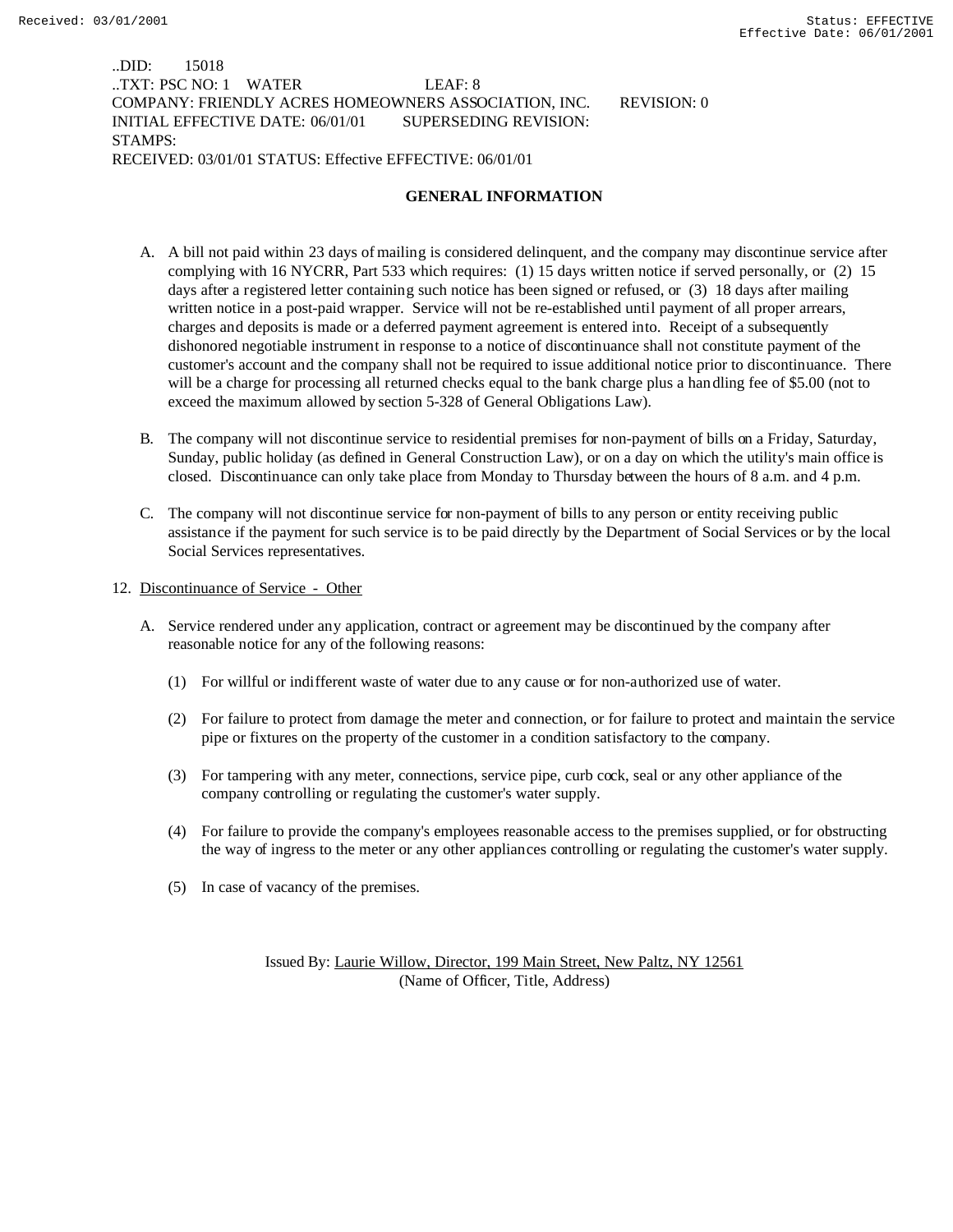..DID: 15019 ..TXT: PSC NO: 1 WATER LEAF: 9 COMPANY: FRIENDLY ACRES HOMEOWNERS ASSOCIATION, INC. REVISION: 0 INITIAL EFFECTIVE DATE: 06/01/01 SUPERSEDING REVISION: STAMPS: RECEIVED: 03/01/01 STATUS: Effective EFFECTIVE: 06/01/01

# **GENERAL INFORMATION**

- (6) For cross connections.
- (7) For submetering or reselling water.
- (8) For non-compliance with water usage restrictions.
- (9) For violation of any rule or regulation of the company as filed with the Public Service Commission, provided such violation affects the reliability or integrity of the water system.
- B. Written notice of discontinuance of service shall contain the information required by 16 NYCRR Section 533.3 and will be given except in those instances where a public health hazard exists.
- C. The company may, at any time, temporarily discontinue water service in case of accident, or for the purpose of making connections, alterations, repairs, changes, etc.
- D. Except as stated in the preceding paragraph, or in the case of a violation that threatens the integrity of the water system, the company shall not discontinue service to any customer on a Friday, Saturday, Sunday, Public Holiday or on a day when the company is not open for business. Public Holiday shall refer to those holidays defined in the General Construction Law.

## 13. Discontinuance of Residential Service - Special Procedures

 If termination of service would result in serious impairment to health and safety, the company must delay the termination of service or, if service has already been terminated, must restore service, for thirty days under the following conditions:

- A. all occupants are either blind, disabled, 62 years of age or older or 18 years of age or under;
- B. a medical emergency exists; or
- C. if heating would be affected between November 1 and April 1.

 It is the customer=s responsibility to notify the company that such conditions exist and to provide any required documentation. The company may require that the customer make appropriate arrangements to pay any arrears as well as pay current bills.

#### 14. Deferred Payment Agreements

 In addition to those circumstances in Section 13, the company will consider granting customers reasonable payment terms in cases where a customer is threatened with termination of service, or where the company has issued a backbill to a customer. Any such agreement may require the customer to make a reasonable down payment, and to pay current bills when issued.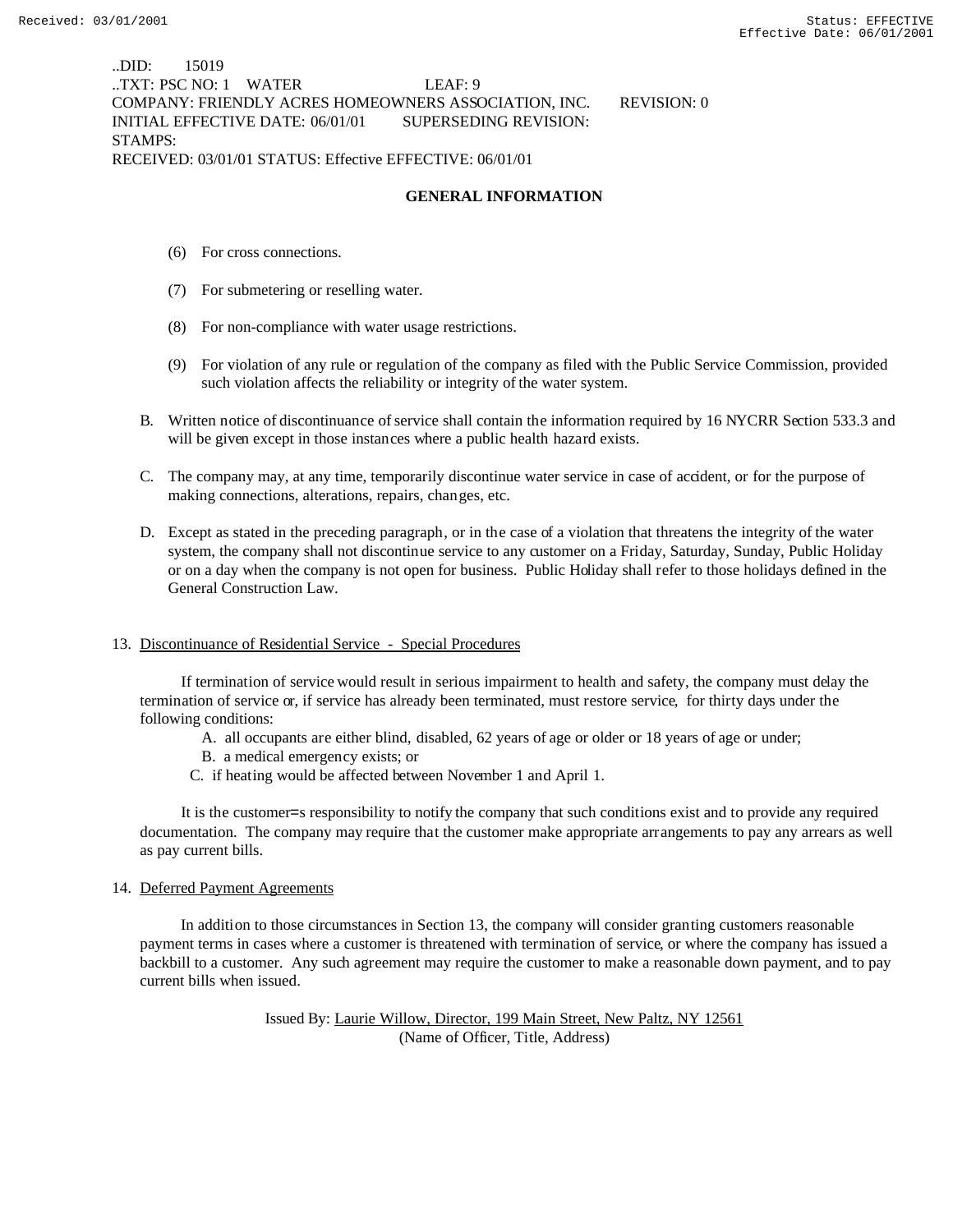..DID: 15020 ..TXT: PSC NO: 1 WATER LEAF: 10 COMPANY: FRIENDLY ACRES HOMEOWNERS ASSOCIATION, INC. REVISION: 0 INITIAL EFFECTIVE DATE: 06/01/01 SUPERSEDING REVISION: STAMPS: RECEIVED: 03/01/01 STATUS: Effective EFFECTIVE: 06/01/01

# **GENERAL INFORMATION**

## 15. Complaint Handling Procedures

- A. The company will promptly investigate and evaluate all complaints received from customers regarding bills for service rendered or required deposits. The results of the company's findings will be reported to the customer. During the period of investigation and evaluation, service will not be discontinued, nor shall a new notice of termination be issued, provided, however, that the customer will be required to pay the undisputed portion of any balance due, which may include bills for current usage.
- B. After the completion of such an investigation, if the company determines that the disputed service has been rendered, or that the disputed charge or deposit is proper in whole or in part, the company may require that the full bill or deposit be paid. Appropriate notices of the determination shall be given to the customer, and where notice of discontinuance of service was previously sent, or is served with the determination, such notice shall include a statement advising the customer of the availability of the Commission's complaint handling procedures, including the address and telephone number of the Department's Consumer Services Division. Where prior notice of discontinuance was sent, company procedure provides for discontinuance of service if customer fails to pay the proper amount due and owing within 5 days after notice of the company determination was served personally on the customer or at least 8 days after mailing of the notice. Under no circumstances will discontinuance of service occur if so precluded by the Commission.
- C. In situations where the complaint procedures of the Commission have been invoked and it is determined that the disputed service has been rendered or that the disputed charge or deposit is proper and prior notice of discontinuance was sent, a customer's service will not be discontinued for failure to pay the amount found due and owing until at least 5 days after notice of the Commission's determination, where personal service is made, or at least 8 days after mailing of such a notice.

#### 16. Restoration of Service

 A charge will be made to restore service after discontinuance at the member's request, for non-payment or for violation of these rules.

 This charge or charges will be a rate agreed upon by the members of the Association and will appear on all written notices of discontinuation of service. Any member has the right to request that the Department of Public Service investigate the charges.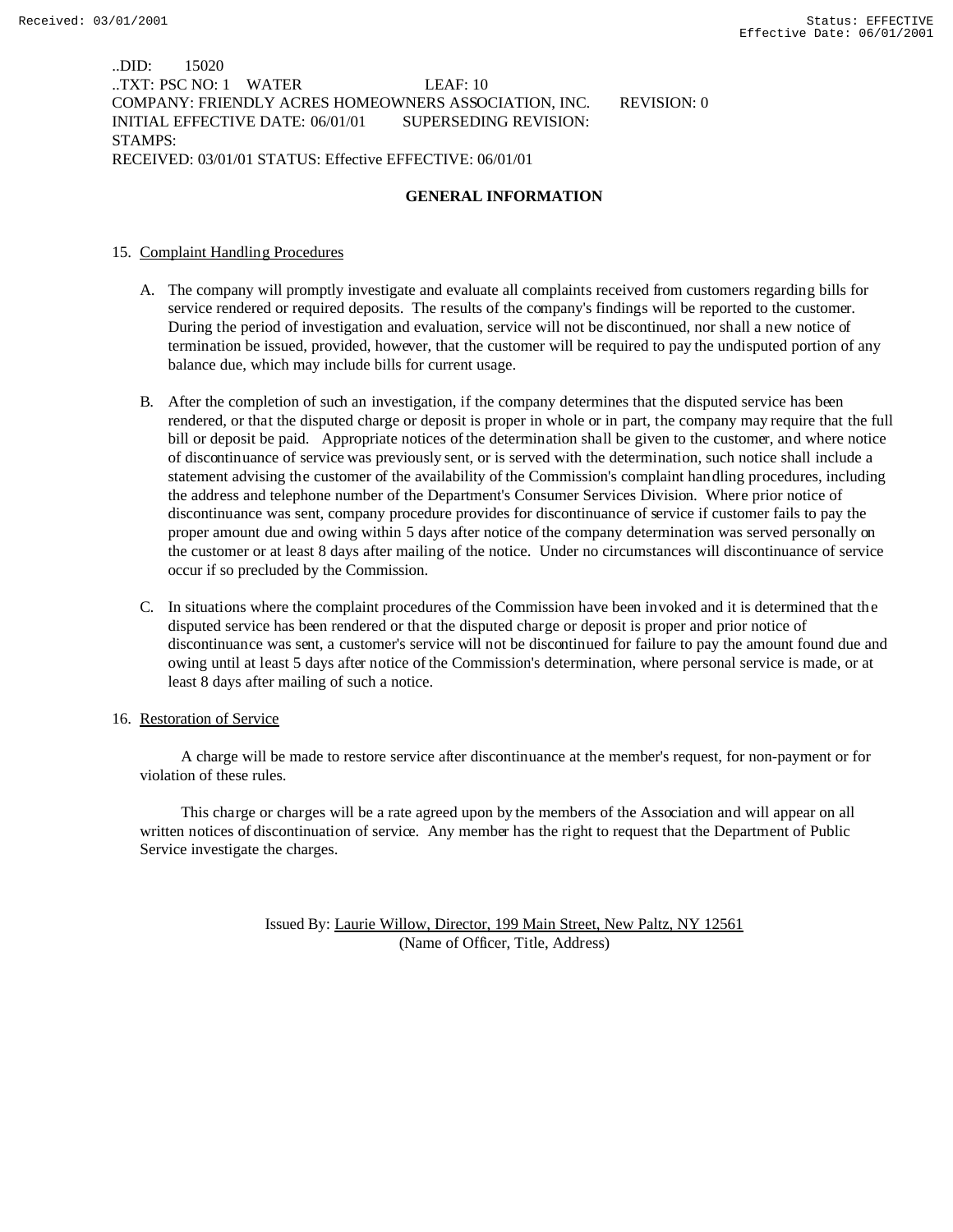## ..DID: 15021 ..TXT: PSC NO: 1 WATER LEAF: 11 COMPANY: FRIENDLY ACRES HOMEOWNERS ASSOCIATION, INC. REVISION: 0 INITIAL EFFECTIVE DATE: 06/01/01 SUPERSEDING REVISION: STAMPS: RECEIVED: 03/01/01 STATUS: Effective EFFECTIVE: 06/01/01  **GENERAL INFORMATION**

In a case where service is being restored after discontinuance for non-payment, the Association may require full payment of all arrears as well as the restoration of service charge. If the Association and the member have entered into some form of payment agreement, the agreed upon down payment may be required before service will be restored.

If it becomes necessary to disconnect service at the main because of willful acts of a member, the service restoration charge will include the actual costs incurred by the Association to disconnect and reconnect the service.

#### 17. Interest on Customer Overpayments

The company will provide interest on a customer overpayment as follows:

- A. A customer overpayment is defined as payment by the customer to the company in excess of the correct charge for water service supplied to the customer which was caused by erroneous billing by the utility.
- B. The rate of interest on such amounts shall be the greater of the unadjusted customer deposit rate or the applicable late payment rate, if any, for the service classification under which the customer was billed. Interest shall be paid from the date when the customer overpayment was made, adjusted for any changes in the deposit rate or late payment rate, and compounded monthly, until the date when the overpayment was refunded.
- C. The company will not pay interest on customer overpayments that are refunded within 30 days after such overpayment is received by the company.

#### 18. Regulation

 All matters, rules and other situations concerning the rendering of water service which are not specifically covered herein or in a provision of the New York State Codes, Rules and Regulations and which are subject to the jurisdiction of the Public Service Commission, and for which a customer and the company cannot agree as to an equitable and fair solution will be referred to said Commission to be resolved. Either the customer or the company may request that a rule or provision of this tariff be changed for a particular situation.